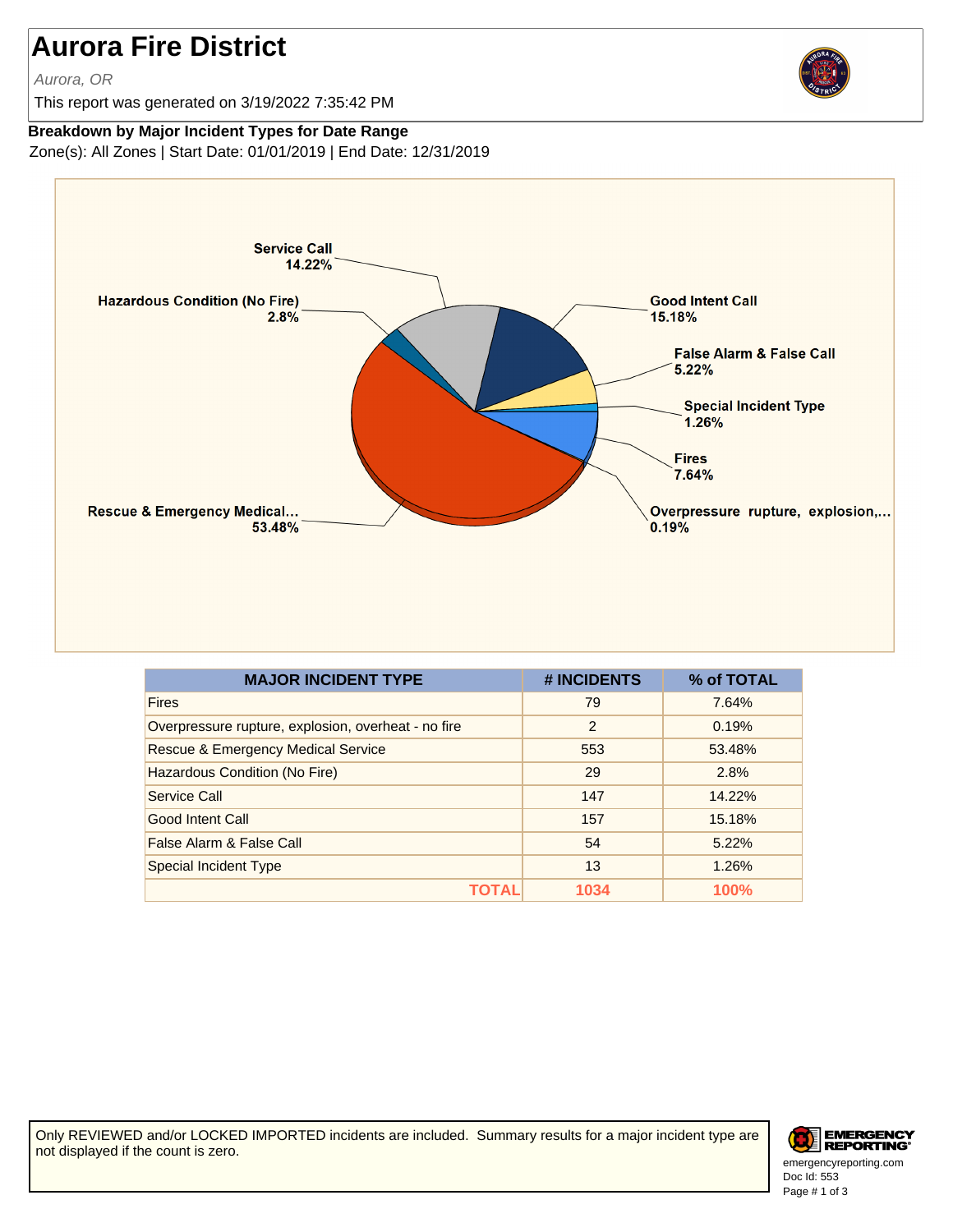| <b>Detailed Breakdown by Incident Type</b>              |                                  |                |  |  |
|---------------------------------------------------------|----------------------------------|----------------|--|--|
| <b>INCIDENT TYPE</b>                                    | # INCIDENTS                      | % of TOTAL     |  |  |
| 111 - Building fire                                     | 30                               | 2.9%           |  |  |
| 112 - Fires in structure other than in a building       | $\overline{c}$                   | 0.19%          |  |  |
| 114 - Chimney or flue fire, confined to chimney or flue | 4                                | 0.39%          |  |  |
| 121 - Fire in mobile home used as fixed residence       | 2                                | 0.19%          |  |  |
| 122 - Fire in motor home, camper, recreational vehicle  | 1                                | 0.1%           |  |  |
| 130 - Mobile property (vehicle) fire, other             | $\mathbf{1}$                     | 0.1%           |  |  |
| 131 - Passenger vehicle fire                            | 13                               | 1.26%          |  |  |
| 132 - Road freight or transport vehicle fire            | $\overline{c}$                   | 0.19%          |  |  |
| 138 - Off-road vehicle or heavy equipment fire          | $\mathbf{1}$                     | 0.1%           |  |  |
| 140 - Natural vegetation fire, other                    | $\mathbf{1}$                     | 0.1%           |  |  |
| 141 - Forest, woods or wildland fire                    | $\overline{c}$                   | 0.19%          |  |  |
| 142 - Brush or brush-and-grass mixture fire             | 17                               | 1.64%          |  |  |
| 143 - Grass fire                                        | $\overline{2}$                   | 0.19%          |  |  |
| 151 - Outside rubbish, trash or waste fire              | $\mathbf{1}$                     | 0.1%           |  |  |
| 251 - Excessive heat, scorch burns with no ignition     | 2                                | 0.19%          |  |  |
| 311 - Medical assist, assist EMS crew                   | 19                               | 1.84%          |  |  |
| 320 - Emergency medical service, other                  | $\overline{c}$                   | 0.19%          |  |  |
| 321 - EMS call, excluding vehicle accident with injury  | 347                              | 33.56%         |  |  |
| 322 - Motor vehicle accident with injuries              | 152                              | 14.7%          |  |  |
| 324 - Motor vehicle accident with no injuries.          | 28                               | 2.71%          |  |  |
| 350 - Extrication, rescue, other                        | $\mathbf{1}$                     | 0.1%           |  |  |
| 352 - Extrication of victim(s) from vehicle             | $\mathbf{1}$                     | 0.1%           |  |  |
| 361 - Swimming/recreational water areas rescue          | $\mathbf{1}$                     | 0.1%           |  |  |
| 381 - Rescue or EMS standby                             | $\overline{2}$                   | 0.19%          |  |  |
| 411 - Gasoline or other flammable liquid spill          | $\overline{2}$                   | 0.19%          |  |  |
| 412 - Gas leak (natural gas or LPG)                     |                                  |                |  |  |
| 413 - Oil or other combustible liquid spill             | $\overline{c}$<br>$\overline{2}$ | 0.19%<br>0.19% |  |  |
| 444 - Power line down                                   | 11                               | 1.06%          |  |  |
| 462 - Aircraft standby                                  | 11                               |                |  |  |
| 480 - Attempted burning, illegal action, other          | $\mathbf{1}$                     | 1.06%<br>0.1%  |  |  |
| 500 - Service Call, other                               | $\overline{4}$                   | 0.39%          |  |  |
| 510 - Person in distress, other                         |                                  |                |  |  |
| 511 - Lock-out                                          | 3<br>$\mathbf{1}$                | 0.29%<br>0.1%  |  |  |
| 531 - Smoke or odor removal                             | $\overline{c}$                   | 0.19%          |  |  |
| 550 - Public service assistance, other                  |                                  |                |  |  |
| 551 - Assist police or other governmental agency        | 5                                | 0.48%<br>0.39% |  |  |
| 552 - Police matter                                     | 4<br>3                           |                |  |  |
| 553 - Public service                                    |                                  | 0.29%          |  |  |
| 554 - Assist invalid                                    | 12<br>45                         | 1.16%<br>4.35% |  |  |
| 561 - Unauthorized burning                              | 11                               | 1.06%          |  |  |
| 571 - Cover assignment, standby, moveup                 |                                  |                |  |  |
| 600 - Good intent call, other                           | 57                               | 5.51%          |  |  |
| 611 - Dispatched & cancelled en route                   | 5                                | 0.48%          |  |  |
| 621 - Wrong location                                    | 90                               | 8.7%           |  |  |
| 622 - No incident found on arrival at dispatch address  | 5                                | 0.48%          |  |  |
|                                                         | 24                               | 2.32%          |  |  |
| 631 - Authorized controlled burning                     | 11                               | 1.06%          |  |  |
| 650 - Steam, other gas mistaken for smoke, other        | $\mathbf{1}$                     | 0.1%           |  |  |
| 651 - Smoke scare, odor of smoke                        | 17                               | 1.64%          |  |  |
| 652 - Steam, vapor, fog or dust thought to be smoke     | $\mathbf{1}$                     | 0.1%           |  |  |
| 661 - EMS call, party transported by non-fire agency    | $\mathbf{1}$                     | 0.1%           |  |  |
| 671 - HazMat release investigation w/no HazMat          | $\overline{2}$                   | 0.19%          |  |  |
| 700 - False alarm or false call, other                  | 16                               | 1.55%          |  |  |
| 711 - Municipal alarm system, malicious false alarm     | 6                                | 0.58%          |  |  |
| 714 - Central station, malicious false alarm            | $\mathbf{1}$                     | 0.1%           |  |  |
| 730 - System malfunction, other                         | $\mathbf{1}$                     | 0.1%           |  |  |

Only REVIEWED and/or LOCKED IMPORTED incidents are included. Summary results for a major incident type are not displayed if the count is zero.

## EMERGENCY

Doc Id: 553 emergencyreporting.com Page # 2 of 3